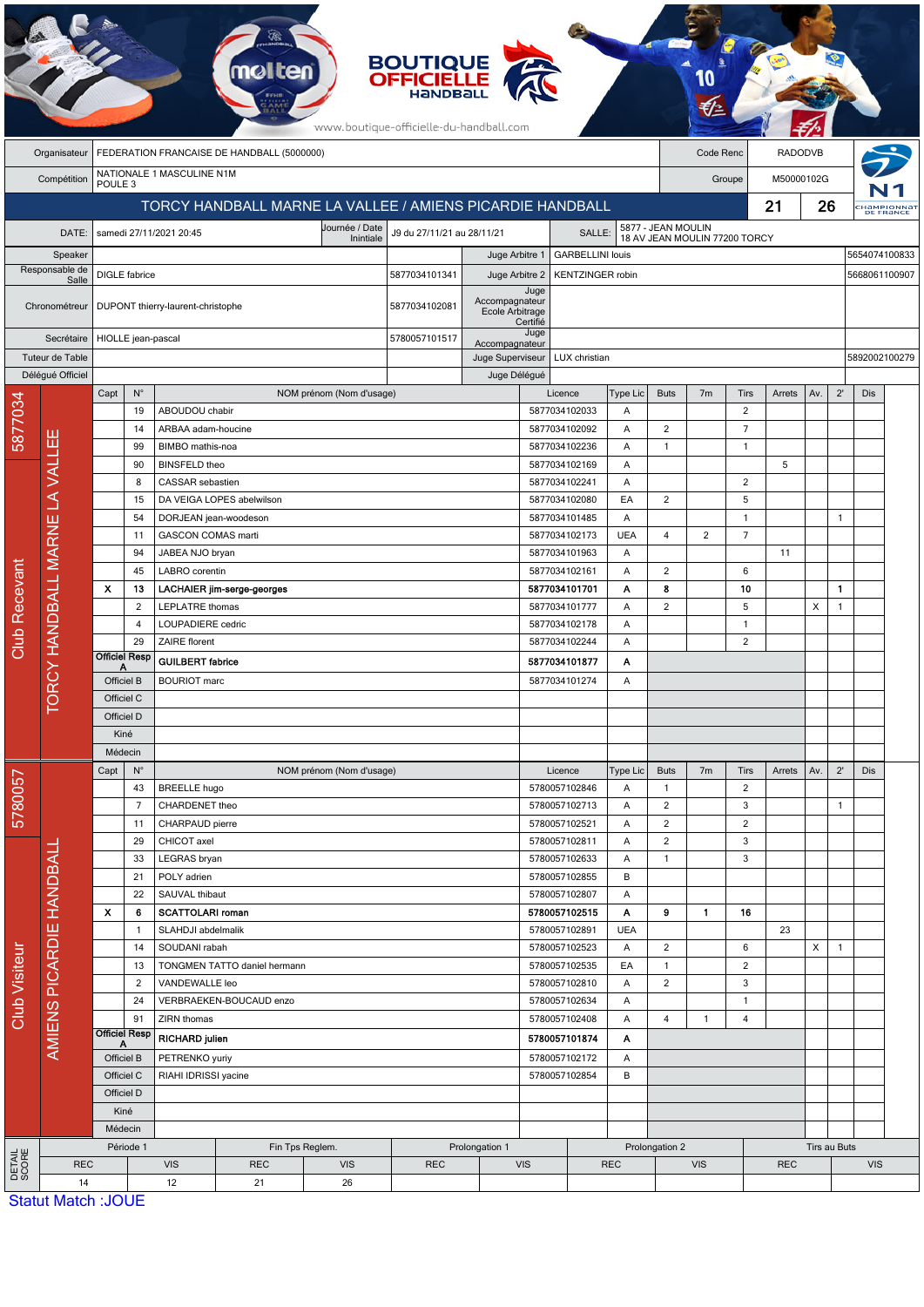| FEDERATION FRANCAISE DE HANDBALL (5000000)<br>Organisateur     |                        |  |                        |                                                                                    |                |                        |           | Code Renc                                                                | <b>RADODVB</b> |  |  |  |  |  |
|----------------------------------------------------------------|------------------------|--|------------------------|------------------------------------------------------------------------------------|----------------|------------------------|-----------|--------------------------------------------------------------------------|----------------|--|--|--|--|--|
| NATIONALE 1 MASCULINE N1M<br>Compétition<br>POULE <sub>3</sub> |                        |  |                        |                                                                                    |                |                        |           | Groupe                                                                   | M50000102G     |  |  |  |  |  |
| TORCY HANDBALL MARNE LA VALLEE / AMIENS PICARDIE HANDBALL      |                        |  |                        |                                                                                    |                |                        |           | 21                                                                       | 26             |  |  |  |  |  |
| Déroulé du Match                                               |                        |  |                        |                                                                                    |                |                        |           |                                                                          |                |  |  |  |  |  |
|                                                                |                        |  |                        | <b>PERIODE 1</b>                                                                   |                |                        |           | <b>PERIODE 2</b>                                                         |                |  |  |  |  |  |
| Temps                                                          | Score                  |  |                        | Action                                                                             | Temps          | Score                  |           | Action                                                                   |                |  |  |  |  |  |
| 00:43<br>01:05                                                 | $00 - 00$<br>$00 - 01$ |  | lır                    | Tir JV N°33 LEGRAS bryan<br>But JV N°14 SOUDANI rabah                              | 31:27<br>31:49 | $14 - 13$<br>$15 - 13$ | 1 I       | But JV N°2 VANDEWALLE leo<br>But JR N°13 LACHAIER jim-serge-georges      |                |  |  |  |  |  |
| 01:47                                                          | $00 - 01$              |  |                        | Tir JR N°14 ARBAA adam-houcine                                                     | 31:59          | $15 - 13$              | 21        | 2MN JR N°54 DORJEAN jean-woodeson                                        |                |  |  |  |  |  |
| 01:49<br>02:27                                                 | $00 - 01$<br>$00 - 01$ |  | AR                     | Arrêt JV N°1 SLAHDJI abdelmalik                                                    | 32:11<br>33:20 | $15 - 13$              | Шr        | Tir JV N°14 SOUDANI rabah                                                |                |  |  |  |  |  |
| 02:30                                                          | $00 - 01$              |  |                        | Tir JV N°14 SOUDANI rabah<br>Arrêt JR N°94 JABEA NJO bryan                         | 33:35          | $15 - 13$<br>$15 - 13$ |           | Tir JR N°13 LACHAIER jim-serge-georges<br>Tir JR N°14 ARBAA adam-houcine |                |  |  |  |  |  |
| 03:45                                                          | $01 - 01$              |  |                        | But JR N°13 LACHAIER jim-serge-georges                                             | 34:18          | $15 - 13$              | lır       | Tir JR N°2 LEPLATRE thomas                                               |                |  |  |  |  |  |
| 03:55<br>04:11                                                 | $01 - 02$<br>$01 - 02$ |  |                        | But JV N°6 SCATTOLARI roman<br>Tir JR N°4 LOUPADIERE cedric                        | 34:21<br>34:28 | $15 - 13$<br>$15 - 13$ | AR        | Arrêt JV N°1 SLAHDJI abdelmalik<br>Tir JV N°29 CHICOT axel               |                |  |  |  |  |  |
| 04:14                                                          | $01 - 02$              |  | AR                     | Arrêt JV N°1 SLAHDJI abdelmalik                                                    | 34:31          | $15 - 13$              | AR        | Arrêt JR N°94 JABEA NJO bryan                                            |                |  |  |  |  |  |
| 04:23<br>04:26                                                 | $01 - 02$<br>$01 - 02$ |  |                        | Tir JV N°6 SCATTOLARI roman<br>Arrêt JR N°94 JABEA NJO bryan                       | 34:49<br>35:05 | $15 - 13$<br>$15 - 13$ |           | 2MN JV N°7 CHARDENET theo<br>Tir JR N°15 DA VEIGA LOPES abelwilson       |                |  |  |  |  |  |
| 04:54                                                          | $01 - 02$              |  |                        | Tir JR N°11 GASCON COMAS marti                                                     | 35:08          | $15 - 13$              | AR        | Arrêt JV N°1 SLAHDJI abdelmalik                                          |                |  |  |  |  |  |
| 04:55<br>05:09                                                 | $01 - 02$<br>$01 - 02$ |  |                        | Arrêt JV N°1 SLAHDJI abdelmalik<br>Tir JR N°14 ARBAA adam-houcine                  | 36:07<br>36:42 | $16 - 13$<br>$16 - 13$ |           | But JR N°15 DA VEIGA LOPES abelwilson<br>Tir JV N°2 VANDEWALLE leo       |                |  |  |  |  |  |
| 05:11                                                          | $01 - 02$              |  |                        | Arrêt JV N°1 SLAHDJI abdelmalik                                                    | 36:48          | $17 - 13$              |           | But JR N°13 LACHAIER jim-serge-georges                                   |                |  |  |  |  |  |
| 06:13<br>06:51                                                 | $02 - 02$<br>$02 - 02$ |  |                        | But JR N°13 LACHAIER jim-serge-georges<br>Tir JV N°14 SOUDANI rabah                | 37:36<br>37:39 | $17 - 13$<br>$17 - 13$ | AR        | Tir JV N°6 SCATTOLARI roman<br>Arrêt JR N°94 JABEA NJO bryan             |                |  |  |  |  |  |
| 06:54                                                          | $02 - 02$              |  |                        | Arrêt JR N°94 JABEA NJO bryan                                                      | 38:05          | $17 - 14$              |           | But JV N°6 SCATTOLARI roman                                              |                |  |  |  |  |  |
| 07:01<br>07:17                                                 | $03 - 02$<br>$03 - 03$ |  |                        | But JR N°13 LACHAIER jim-serge-georges<br>But JV N°13 TONGMEN TATTO daniel hermann | 39:49<br>40:39 | $17 - 15$<br>$17 - 15$ |           | But JV N°6 SCATTOLARI roman<br>Tir JR N°11 GASCON COMAS marti            |                |  |  |  |  |  |
| 07:55                                                          | $03 - 03$              |  |                        | Tir JR N°11 GASCON COMAS marti                                                     | 40:41          | $17 - 15$              | AR        | Arrêt JV N°1 SLAHDJI abdelmalik                                          |                |  |  |  |  |  |
| 07:58<br>08:07                                                 | $03 - 03$<br>$03 - 03$ |  |                        | Arrêt JV N°1 SLAHDJI abdelmalik<br>Tir JV N°6 SCATTOLARI roman                     | 40:45<br>41:17 | $17 - 16$<br>$17 - 16$ |           | But JV N°91 ZIRN thomas<br>Tir JR N°15 DA VEIGA LOPES abelwilson         |                |  |  |  |  |  |
| 08:09                                                          | $03 - 03$              |  |                        | Arrêt JR N°94 JABEA NJO bryan                                                      | 41:19          | $17 - 16$              | AR        | Arrêt JV N°1 SLAHDJI abdelmalik                                          |                |  |  |  |  |  |
| 09:12                                                          | $04 - 03$              |  |                        | But JR N°13 LACHAIER jim-serge-georges                                             | 41:58          | $17 - 16$              |           | 2MN JR N°2 LEPLATRE thomas                                               |                |  |  |  |  |  |
| 10:00<br>10:40                                                 | $04 - 04$<br>$05 - 04$ |  | Уđ                     | But 7m JV N°6 SCATTOLARI roman<br>But JR N°15 DA VEIGA LOPES abelwilson            | 41:59<br>42:40 | $17 - 17$<br>$17 - 17$ | Уd.<br>Шr | But 7m JV N°91 ZIRN thomas<br>Tir JR N°45 LABRO corentin                 |                |  |  |  |  |  |
| 10:48                                                          | $05 - 04$              |  |                        | Tir JV N°33 LEGRAS bryan                                                           | 42:45          | $17 - 17$              |           | Arrêt JV N°1 SLAHDJI abdelmalik                                          |                |  |  |  |  |  |
| 10:50<br>10:58                                                 | $05 - 04$<br>$06 - 04$ |  |                        | Arrêt JR N°94 JABEA NJO bryan<br>But JR N°14 ARBAA adam-houcine                    | 42:47<br>42:47 | $17 - 17$<br>$17 - 18$ |           | Temps Mort d'Equipe Recevant<br>But JV N°6 SCATTOLARI roman              |                |  |  |  |  |  |
| 12:16                                                          | $07 - 04$              |  |                        | But JR N°13 LACHAIER jim-serge-georges                                             | 43:29          | $17 - 18$              |           | Tir JR N°45 LABRO corentin                                               |                |  |  |  |  |  |
| 13:56<br>13:57                                                 | $07 - 04$<br>$07 - 04$ |  | AR                     | Tir JR N°13 LACHAIER jim-serge-georges<br>Arrêt JV N°1 SLAHDJI abdelmalik          | 43:32<br>43:42 | $17 - 18$<br>$17 - 19$ | . .       | AR<br>Arrêt JV N°1 SLAHDJI abdelmalik<br>But JV N°43 BREELLE hugo        |                |  |  |  |  |  |
| 13:59                                                          | $07 - 05$              |  |                        | But JV N°11 CHARPAUD pierre                                                        | 43:47          | $17 - 19$              |           | Tir JR N°45 LABRO corentin                                               |                |  |  |  |  |  |
| 14:16<br>14:43                                                 | $08 - 05$<br>$08 - 05$ |  |                        | But JR N°11 GASCON COMAS marti<br>Tir JV N°14 SOUDANI rabah                        | 43:49<br>44:50 | $17 - 19$<br>$17 - 19$ | AR<br>Шr  | Arrêt JV N°1 SLAHDJI abdelmalik<br>Tir JR N°29 ZAIRE florent             |                |  |  |  |  |  |
| 14:45                                                          | $08 - 05$              |  |                        | Arrêt JR N°94 JABEA NJO bryan                                                      | 44:51          | $17 - 19$              |           | Arrêt JV N°1 SLAHDJI abdelmalik                                          |                |  |  |  |  |  |
| 15:31<br>16:24                                                 | $09 - 05$<br>$09 - 06$ |  |                        | But JR N°45 LABRO corentin<br>But JV N°14 SOUDANI rabah                            | 44:56<br>45:06 | $17 - 19$<br>$17 - 19$ | AR        | Tir JV N°7 CHARDENET theo<br>Arrêt JR N°90 BINSFELD theo                 |                |  |  |  |  |  |
| 17:23                                                          | $09 - 06$              |  |                        | Avertissement JV N°14 SOUDANI rabah                                                | 45:31          | $18 - 19$              | 54        | But 7m JR N°11 GASCON COMAS marti                                        |                |  |  |  |  |  |
| 17:46<br>17:51                                                 | $10 - 06$<br>$10 - 06$ |  | Ш                      | But JR N°2 LEPLATRE thomas<br>Tir JV N°13 TONGMEN TATTO daniel hermann             | 46:31<br>46:33 | $18 - 19$<br>$18 - 19$ | AR        | Tir JR N°15 DA VEIGA LOPES abelwilson<br>Arrêt JV N°1 SLAHDJI abdelmalik |                |  |  |  |  |  |
| 17:53                                                          | $10 - 06$              |  | AR                     | Arrêt JR N°94 JABEA NJO bryan                                                      | 47:37          | $18 - 19$              |           | Tir JR N°29 ZAIRE florent                                                |                |  |  |  |  |  |
| 17:57<br>17:59                                                 | $11 - 06$<br>$11 - 06$ |  | т                      | But JR N°13 LACHAIER jim-serge-georges<br><b>Temps Mort d'Equipe Visiteur</b>      | 47:39<br>47:47 | $18 - 19$<br>$18 - 19$ | AR<br>т   | Arrêt JV N°1 SLAHDJI abdelmalik<br>Temps Mort d'Equipe Visiteur          |                |  |  |  |  |  |
| 18:39                                                          | $11 - 06$              |  |                        | Avertissement JR N°2 LEPLATRE thomas                                               | 48:20          | $18 - 20$              |           | But JV N°6 SCATTOLARI roman                                              |                |  |  |  |  |  |
| 19:22<br>19:24                                                 | $11 - 06$<br>$11 - 06$ |  | AR                     | Tir JV N°6 SCATTOLARI roman<br>Arrêt JR N°94 JABEA NJO bryan                       | 49:01<br>49:28 | $18 - 21$<br>$19 - 21$ | 1 L<br>tτ | But JV N°7 CHARDENET theo<br><b>But JR N°2 LEPLATRE thomas</b>           |                |  |  |  |  |  |
| 20:05                                                          | $11 - 06$              |  | 2.                     | 2MN JV N°14 SOUDANI rabah                                                          | 50:00          | $19 - 22$              |           | But JV N°91 ZIRN thomas                                                  |                |  |  |  |  |  |
| 20:11<br>20:49                                                 | $12 - 06$<br>$12 - 07$ |  | 10 <sup>2</sup><br>t t | But 7m JR N°11 GASCON COMAS marti<br>But JV N°29 CHICOT axel                       | 50:43<br>51:17 | $20 - 22$<br>$20 - 22$ | Tir       | But JR N°14 ARBAA adam-houcine<br>Tir JV N°6 SCATTOLARI roman            |                |  |  |  |  |  |
| 22:10                                                          | $12 - 08$              |  |                        | But JV N°29 CHICOT axel                                                            | 51:21          | $20 - 22$              | AR        | Arrêt JR N°90 BINSFELD theo                                              |                |  |  |  |  |  |
| 22:18<br>23:07                                                 | $13 - 08$<br>$13 - 08$ |  |                        | But JR N°11 GASCON COMAS marti<br>Tir JV N°6 SCATTOLARI roman                      | 51:27<br>51:30 | $20 - 22$<br>$20 - 22$ | AR        | Tir JR N°2 LEPLATRE thomas<br>Arrêt JV N°1 SLAHDJI abdelmalik            |                |  |  |  |  |  |
| 23:12                                                          | $13 - 08$              |  |                        | Arrêt JR N°90 BINSFELD theo                                                        | 52:06          | $20 - 22$              | Tin       | Tir JV N°24 VERBRAEKEN-BOUCAUD enzo                                      |                |  |  |  |  |  |
| 23:47                                                          | $13 - 08$              |  |                        | Tir JR N°45 LABRO corentin                                                         | 52:08          | $20 - 22$              |           | Arrêt JR N°90 BINSFELD theo                                              |                |  |  |  |  |  |
| 24:14<br>24:25                                                 | $13 - 09$<br>$13 - 09$ |  | t t                    | But JV N°6 SCATTOLARI roman<br>Temps Mort d'Equipe Recevant                        | 52:48<br>53:19 | $20 - 22$<br>$20 - 23$ | t t       | Tir JR N°8 CASSAR sebastien<br>But JV N°7 CHARDENET theo                 |                |  |  |  |  |  |
| 25:26                                                          | $14 - 09$              |  |                        | But JR N°45 LABRO corentin                                                         | 54:06          | $20 - 23$              | AR        | Tir JR N°14 ARBAA adam-houcine                                           |                |  |  |  |  |  |
| 26:11<br>26:11                                                 | $14 - 10$<br>$14 - 10$ |  | t t<br>21              | But JV N°6 SCATTOLARI roman<br>2MN JR N°13 LACHAIER jim-serge-georges              | 54:09<br>54:51 | $20 - 23$<br>$21 - 23$ | 1 L       | Arrêt JV N°1 SLAHDJI abdelmalik<br>But JR N°99 BIMBO mathis-noa          |                |  |  |  |  |  |
| 27:16                                                          | $14 - 11$              |  |                        | But JV N°6 SCATTOLARI roman                                                        | 55:26          | $21 - 24$              |           | But JV N°33 LEGRAS bryan                                                 |                |  |  |  |  |  |
| 27:55<br>27:56                                                 | $14 - 11$<br>$14 - 11$ |  | AR                     | Tir JR N°8 CASSAR sebastien<br>Arrêt JV N°1 SLAHDJI abdelmalik                     | 56:01<br>56:06 | $21 - 24$<br>$21 - 25$ | 14        | Tir JR N°19 ABOUDOU chabir<br>But JV N°91 ZIRN thomas                    |                |  |  |  |  |  |
| 28:05                                                          | $14 - 12$              |  |                        | But JV N°11 CHARPAUD pierre                                                        | 56:10          | $21 - 25$              | -11       | Temps Mort d'Equipe Recevant                                             |                |  |  |  |  |  |
| 28:49<br>28:50                                                 | $14 - 12$<br>$14 - 12$ |  | AR                     | Tir JR N°19 ABOUDOU chabir<br>Arrêt JV N°1 SLAHDJI abdelmalik                      | 56:41<br>56:44 | $21 - 25$<br>$21 - 25$ | AR        | Tir JR N°14 ARBAA adam-houcine<br>Arrêt JV N°1 SLAHDJI abdelmalik        |                |  |  |  |  |  |
| 29:04                                                          | $14 - 12$              |  |                        | Tir JV N°6 SCATTOLARI roman                                                        | 57:29          | $21 - 26$              |           | But JV N°2 VANDEWALLE leo                                                |                |  |  |  |  |  |
| 29:07                                                          | $14 - 12$              |  |                        | Arrêt JR N°94 JABEA NJO bryan                                                      | 59:14<br>59:16 | $21 - 26$<br>$21 - 26$ | AR        | Tir JR N°54 DORJEAN jean-woodeson<br>Arrêt JV N°1 SLAHDJI abdelmalik     |                |  |  |  |  |  |
|                                                                |                        |  |                        |                                                                                    | 59:46          | $21 - 26$              |           | Tir JV N°43 BREELLE hugo                                                 |                |  |  |  |  |  |
|                                                                |                        |  |                        |                                                                                    | 59:48          | $21 - 26$              |           | Arrêt JR N°90 BINSFELD theo                                              |                |  |  |  |  |  |